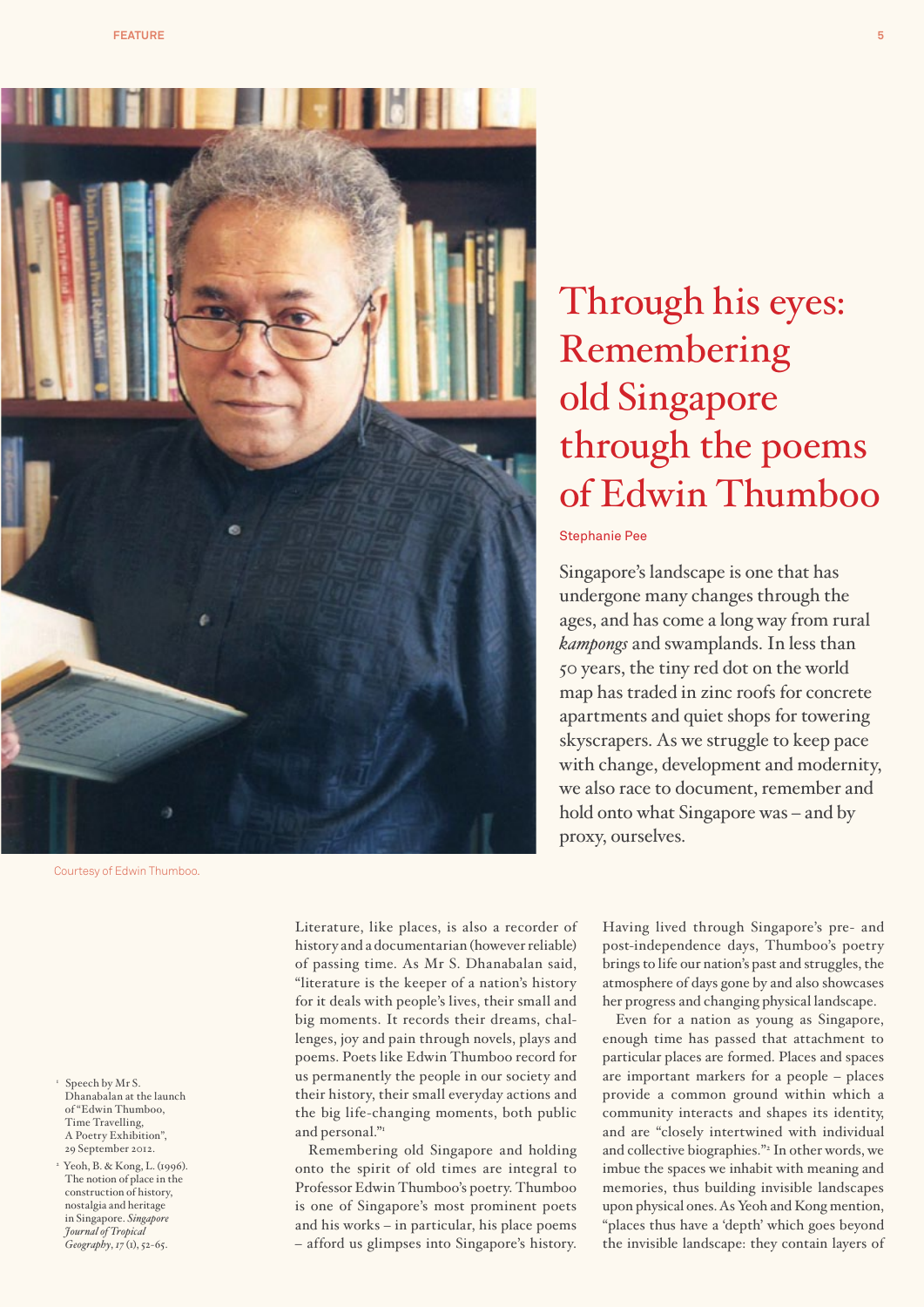meaning derived from different biographies and histories. Place meanings are further strengthened when levels of personal biography and collective history are compounded."3

The passage of time is marked by our changing city. Singapore's journey from *kampongs*, to multi-storeyed public housing, from old "mama" shops to massive shopping malls showcases our past, present and hopes for the future. Most Singaporeans have seen these changes happen throughout their lifetime. Ironically, this rapid change has given rise to a groundswell of nostalgia in all sorts of ways – many shops, homes, cafes and hotel spaces now boast retro interior design (a choice vintage sofa here, an old-fashioned typewriter there); fashion is part of this rising trend (as seen in how the 1960s style made a comeback in renewed forms). "Nostalgia is likely when social change is rapid enough to be detectable in one lifetime at the same time,



Hock Lam Street with the Central Fire Station in the background, 1950s. Source: George Tricker Collection, courtesy of National Archives of Singapore.

3 Yeoh & Kong, 1996, pp. 52-65.

- 4 Yeoh & Kong, 1996, p. 57.
- 5 Pee, S. (2012, September 18). *Interview with The History Room*. Accessed October 2, 2012, from iremembersg at http://www.iremember. sg/?p=2418
- 6 Yeoh & Kong, 1996, p. 58.
- 7 Tan, Y. L. (2001, May 2). Don't demolish identity markers. *The Sunday Times*. Retrieved October 4, 2012, from Factiva database.
- 8 Richardson, M. (1999, December 20). Singapore identity crisis? Youths would rather be white or Japanese. *International Herald Tribune*. Retrieved October 4, 2012, from Factiva database.

there must be available evidences of the past… to remind one of how things used to be."4 Places and buildings are one of the most visible evidence and links to the past – and they help to anchor our memories and identities.

#### **Places as anchors**

In an interview with iremembersg (the blog of the Singapore Memory Project), Jaime Koh of The History Workroom said that "…the growing sense of nostalgia is a result of the too-rapid changes in modern societies. Things change so fast that there is hardly any time to cultivate any sort of bonds or sentiments. The past, then, becomes an anchor that provides some sort of stability in the rapidly changing society."5 The past – and places – act as a focal point for the community and is a way in which

Singaporeans can bond and strengthen unity. These old places are, literally, common ground.

Old places make an otherwise invisible history visible – not only in terms of the political and social history of a place, but in terms of a community's shared and personal histories. The places that we give meaning to, are not always necessarily gazetted buildings or monuments – they are homes, playgrounds, streets, even foodstalls, places that are ordinary.

Former Senior Minister S. Rajaratnam once said "a nation must have memory to give it a sense of cohesion, continuity and identity. The longer the past, the greater the awareness of a nation's identity…A sense of common history is what provides the links to hold together a people who came from the four corners of the earth."6 Places are visual markers of our common history, our shared identities, and when places like these are filled with meaning and memories, they give our culture new dimension – they give it soul. These shared experiences transcend the things (such as race or religion) that threaten to divide; they remind us of the ties that bind.

#### **Places and identity**

Perhaps then this seemingly rising obsession with all things old in Singapore is symptomatic of a people who are still trying to make sense of their own identities – as individuals and as a country. As familiar buildings disappear and new ones replace them, we experience a sense of loss – a loss of identity that "is attached to places that evoke shared memories…identity [that is] derived from places that are important to everyday living."7

The rise of nostalgia in Singapore, especially among its younger generations, can be construed as part fad, but also part search for the Singaporean identity. Thumboo's works then offer the younger generations an interesting glimpse into the past and how it used to be – the past is given shape and form, but the reader is allowed to explore and develop his or her own conclusions and interpretations. Physical spaces that have history and meaning inscribed onto them are limited in the narratives they showcase.

Threatened with a sense of rootlessness, searching for a personal, cultural and national identity and assailed by the media and all the choice offerings of globalisation, it is no wonder that the younger generations are looking back. This perceived identity crisis of younger Singaporeans is nothing new – a 1999 survey found that an alarming high proportion of Singaporean students preferred to be Caucasian or Japanese.8

The subject of national identity is one that is close to Thumboo's heart – having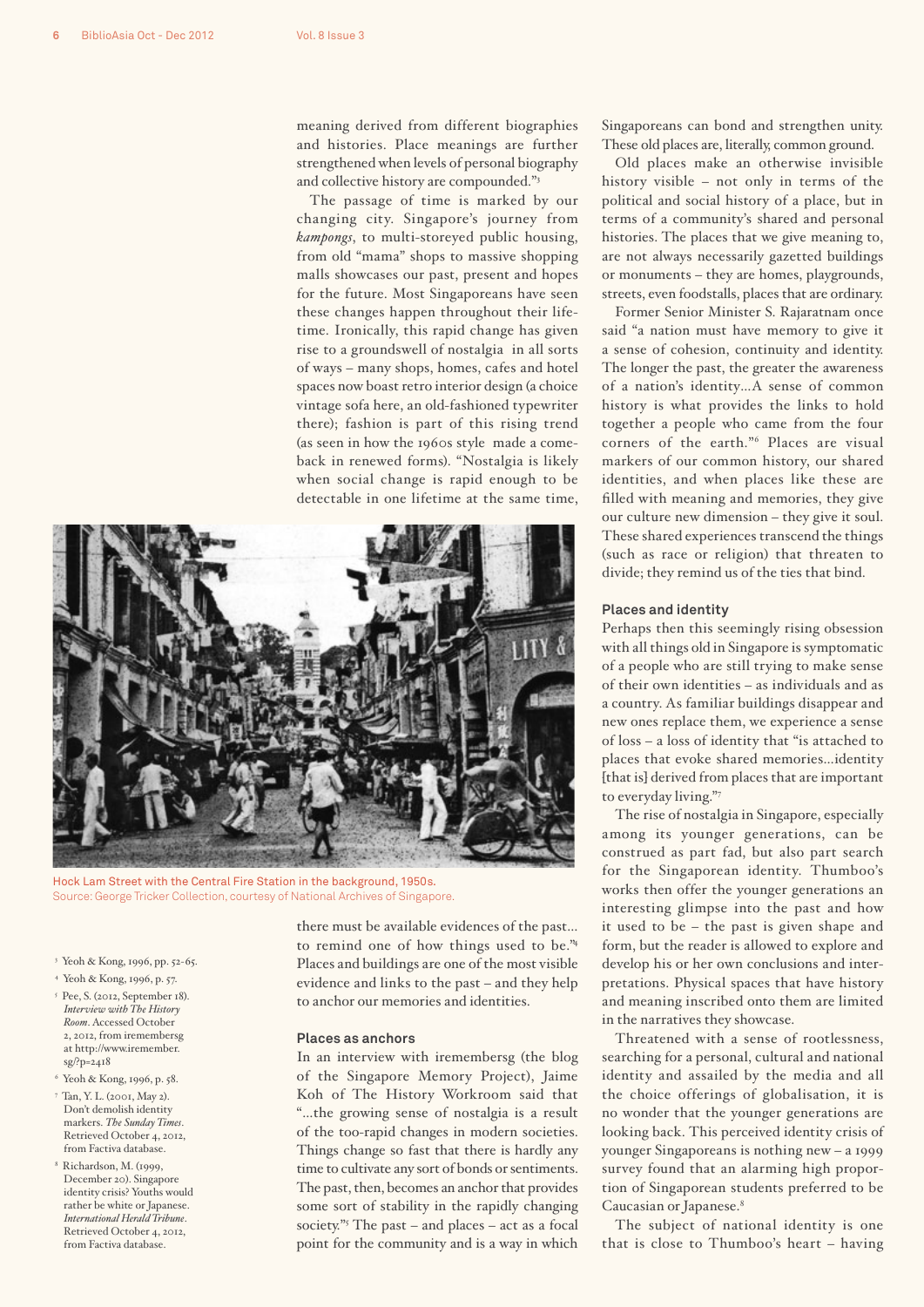lived through Singapore's pre- and postindependence days, he understands what it took for the country to make it from third world to first. He acknowledges that while every Singaporean's ethnic background is different, it is the common experiences we share despite our racial or religious differences that will make us truly Singaporean: "While we document and enliven our heritage as Chinese, Malays, Indians and Eurasians, we concurrently search for their crosscultural contact, content and context that have marked, and continue to mark our rising into a nation. We have moved, and continue to move. Increasingly, the label, Malay, Chinese, Indian and Eurasian Singaporean, reverses its term putting Singaporean first. This reconfiguration is a source of essential strength, much needed in an age of rampant globalisation, which tends to reduce national identity, as a concept and reality plays a crucial role in establishing and consolidating our sense of self and of nation."9 A substantial part of our national identity is gleaned from our shared history, and not remembering where we came from will have repercussions on our common identity.

#### **Edwin Thumboo's poetry as documentation**

Think of old spaces as time machines – visiting, seeing, being in them teleports us back to the past and we are reminded of what things used to be like; they are visual markers of where we came from. They are "prodigious (but not unproblematic) recorders of the passage of history. Not only do social and cultural changes necessarily occur in places, they are often inscribed and transmitted in places."10 But the history ascribed to a place, especially personal histories, is fluid – what is remembered, what is passed down to future generations is dependent on what "particular historical 'truths'" are important and emphasised. This means that the history and meaning of a place is wont to change. Radical change, such as demolition of places (Hock Lam Street and the National Library at Stamford Road) may "obscure or obliterate" place histories. It might be difficult to decipher the truth in physical spaces, but in contrast to this notion, Thumboo says that "we should put the truth of experience into language."11

People attribute different memories and meanings to the same spaces. The National Library Building at Victoria Street for instance, might represent days spent with friends, studying for exams, first loves, and so on. However, this same space that is known for "browsing, research and perhaps, as a venue for casual meet-ups, it is for Thumboo and his contemporaries a hard-won fruit of

## Old places make an otherwise invisible history visible – not only in terms of the political and social history of a place, but in terms of a community's shared and personal histories.

their generation's labour for independence in more hostile climes. The National Library, as a landmark, is a triumphant testimony to the virtues of life-long learning for his generation and it provides an intellectual armour against a past weakened by the shackles of a none-toodistant colonial administration."12

Thumboo's poem, "The Sneeze", was written about hawkers along Hock Lam Street, where Funan DigitaLife Mall now stands. His playful poem brings to life the hustle and bustle (and suspicious hygiene) of Hock Lam Street. Younger generations might not know Hock Lam Street, but through Thumboo's poem, we are able to peer through the veil of time and experience Hock Lam Street for ourselves:

That hawker there, Selling mee and kway-teow Is prosperous, round Quick moving With practised grace He blows his nose, Tweeks it dexterously, secures complete evacuation Then proceeds to comply with the slogans, The injunctions on the need to Keep Singapore clean— Keep Singapore germ-free Keep Singapore…

Besides the sample of old Singapore life, Thumboo succinctly highlights a slice of nation building – where Singapore was striving for better health standards and campaigns to educate the public were everywhere. In the poem, the hawker, too, interprets and acts on these public campaign in his own charming way – "By wiping his fingers thoroughly on his apron./He is not going to dirty the drains,/Clutter the spittoons./ he obeys the law,/Deals with his cold seriously." In the name of progress, it might not have been possible to preserve or save Hock Lam Street, but Thumboo's poem has immortalised Hock Lam Street, and penned it for posterity.

Thumboo's "place poems are rich emblems of public memory and private reminiscences, they are also relics of Singapore's colonial heritage and timeless reminders of the struggles as well as successes our Republic has witnessed in the pre-and post-independence years."<sup>13</sup>

In writing about these places from his personal memory, places that have been lost, Professor Thumboo has provided a focal point for these places – and all the memories associ-

- 9 Speech by Professor Edwin Thumboo at the launch of "Edwin Thumboo, Time Travelling, A Poetry Exhibition", 29 September 2012.
- <sup>10</sup> Yeoh & Kong, 1996, p. 56. <sup>11</sup> Speech by Professor Edwin
- Thumboo, 2012.
- <sup>12</sup> Heng, M. (2012). Introduction. In *Singapore word maps: A chapbook of Edwin Thumboo's new and selected place poems* (p. 8). Singapore: National Library Board.
- <sup>13</sup> Heng, 2012, p. 7.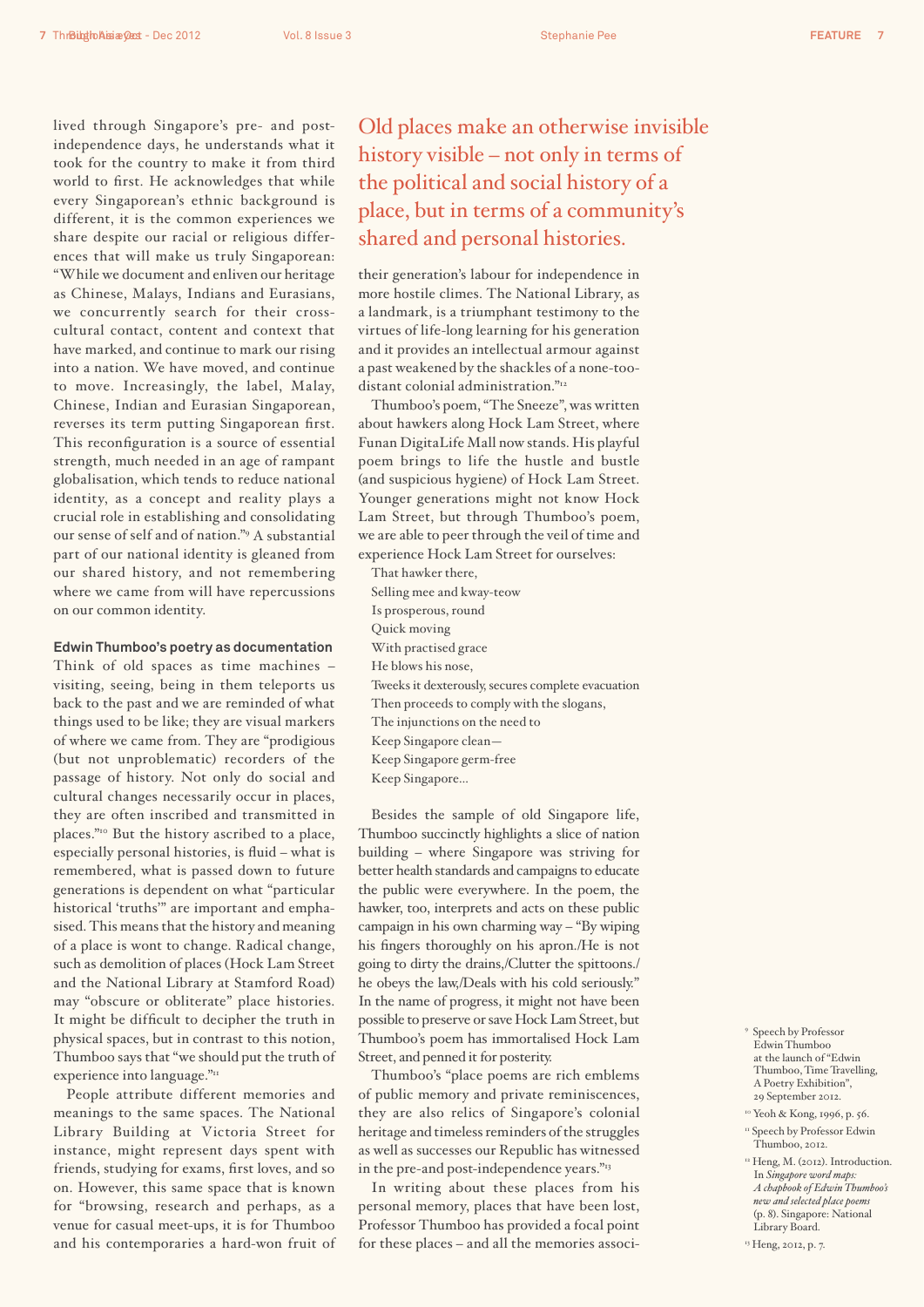ated with them – to flourish. His poems act as time capsules, or even, a time-travel machine, bringing the reader from past to present. He transports his readers back to a time that they both might remember:

#### *Bras Basah*

Where the first Rendezvous brooded By a row of old shophouses, since sadly slain, A special road began. A point of colonial Confluence: Dhoby Ghaut, the YMCA with Manicured tennis lawns for Memsahibs who Then took tea and scones. Across a Shell kiosk Where Papa parked his Austin Seven, then off To Hock Hoe's for piston rods and Radex.

Think of the names: Dhoby Ghaut, Prinsep St, The three Cathays, a name the Lokes made Famous: resplendent building, our tallest then; Fantastic camera shop; and that popular Store Where Rudy's wife, petite, temporarily demure, Quietly assessed her customers as she held her Intelligence above show-cases. Two doors away, Heng, increasingly called Mr, sold German cameras To Japanese sailors, was en route to a partnership...



Cathay Building, 1942. Source: MICA Collection, courtesy of National Archives of Singapore.

Central to his writing are all the emotional ties and sense of belonging that come with a place. In "Bras Basah" he continues to set the scene of the area with nuances and insights: "And the bookshops full of stuff", "And the Rendezvous after school; affordable/ The man with the mole, ladle in hand…", "Simon Ong's Family shop of fishing tackle…" and "a Woodsville tram,/ Full of St Andrew boys, swings around the corner,/ Tires squealing". In this sense, his works do what preservation of physical buildings cannot – in essence, he recreates the Bras Basah of his memories, replete with the sights, the sounds, the sense of place that is Bras Basah.

His poems give voice to the nostalgic laden, time-worn, reader. "A sense of place with all its multifarious meanings, is thus an integral element in the conceptions of history, nostalgia and heritage. As a concrete localised setting, place provides the receptacle for the outworkings of history…[it is also] intimately drawn into individual interpretations [and] social constructions..."<sup>14</sup> Thus, in place of an actual location, Thumboo's poetry provides the reader with a means through which to work out their own understanding of place, it gives the reader a space – within himself – to work out his own identity and history.

Nostalgia tends to sweep undesirable memories under the carpet, presenting a rose-tinted or sugar-coated version of history. Thumboo's works remove the veil of nostalgia, the rose-stained glasses of sentiment and remember the days past with clarity, in all its dust and pain, which is seen through his poems like "Government Quarters Monk's Hill Terrace, Newton, Singapore", wherein he acknowledges the hardships and harsh realities of the Second World War.

 In this poem he explores life under the Japanese occupation, life under "The Japanese sun floated free, confidently/ Ruling Syonan skies from that high perch.", where he experiences a loss of innocence, and a sense of longing and yearning for time past, where "At day's end, a boy again; too shut down/ To wish, to dream. But when I did, mostly/ Pre-war life, in Mandai, my sloping Eden…" While his childhood home at No. 42 Monk's Hill Terrace has since been demolished, what remains through his poetry is not only the life that he once led, not just his memories and feeling of the place, but the sentiment of mourning and loss coupled with the beginnings of nationalist sentiment ("From that veranda that releasing September, that/ Union Jack again. From the papers, British power/ Restored. From the radio, patriotic songs recalling/ Pomp and power, the Land of Hope and Glory,/ Mother of the Free; not yours, not mine, not ours.").

Thumboo not only charts the changing icons of Singapore's cityscape ("The National Library, nr. Dhoby Ghaut, Singapore"; "The National Library, Bugis" and "Double Helix, Promenade"), he also turns his literary eye upon the everyday housing estates, documenting and capturing snapshots or slices of Singapore life in "Evening by Batok Town": "Vigilant Bukit Batok topped by radar;/ MRT accompanying Avenue 5;/ Four-point blocks, JC, food-centre;/ A young couple

14 Yeoh & Kong, 1996, p. 61. <sup>15</sup> Heng, 2012, p. 9.